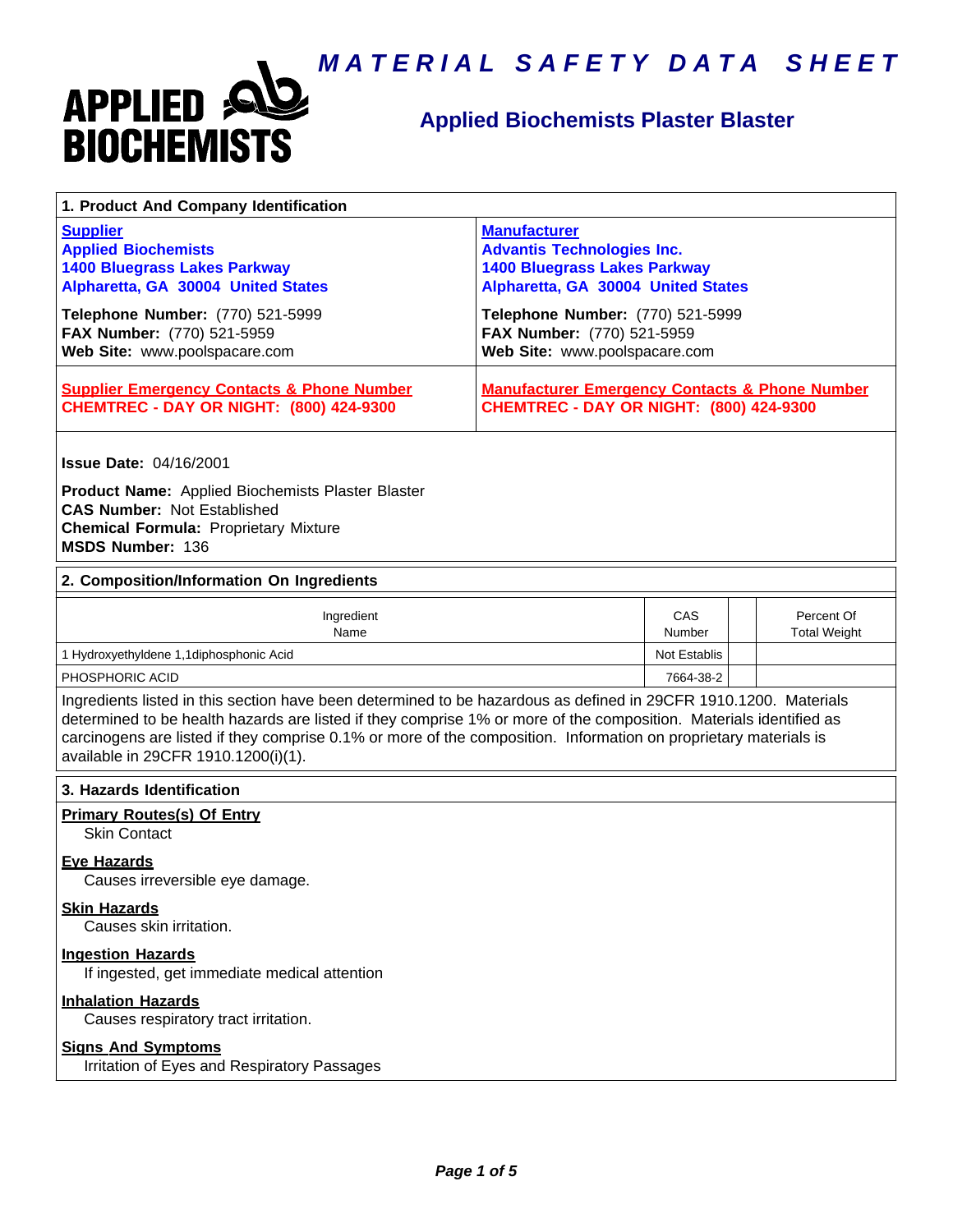### **Applied Biochemists Plaster Blaster**

### **First Aid (Pictograms)** 80)

#### **4. First Aid Measures**

#### **Eye**

In case of contact, hold eyelids apart and immediately flush eyes with plenty of water for at least 15 minutes.Get medical attention immediately.

#### **Skin**

In case of contact, immediately flush skin with soap and plenty of water. Get medical attention immediately if irritation (redness, rash, blistering) develops and persists.

#### **Ingestion**

Give Milk, Egg Whites of Baking Soda Immediately. Drink large amounts of water. Contact a physician or poison control.

#### **Inhalation**

If inhaled, remove to fresh air. Consult a physician. If breathing is difficult, give oxygen.

#### **Fire Fighting (Pictograms)**



#### **5. Fire Fighting Measures**

**Flash Point:** n/a°F

#### **Extinguishing Media**

In case of fire, use water spray (fog) foam, dry chemical, or CO2.

#### **Fire Fighting Instructions**

Firefighters should wear self-contained breathing apparatus and full protective gear. Cool container with water if exposed to fire.

#### **6.Accidental ReleaseMeasures**

Clean up spill immediately. Contain and/or absorb spill with inert material (e.g. sand, vermiculite). Neutralize spill area with soda ash or lime. Flush spill area with water. Use appropriate containers to avoid environmental contamination.

#### **Handling & Storage (Pictograms)**



#### **7. Handling And Storage**

#### **Handling And Storage Precautions**

Keep out of reach of children. Store material in a cool and dry place.

#### **Work/Hygienic Practices**

Use safe chemical handling procedures suitable for the hazards presented by this material.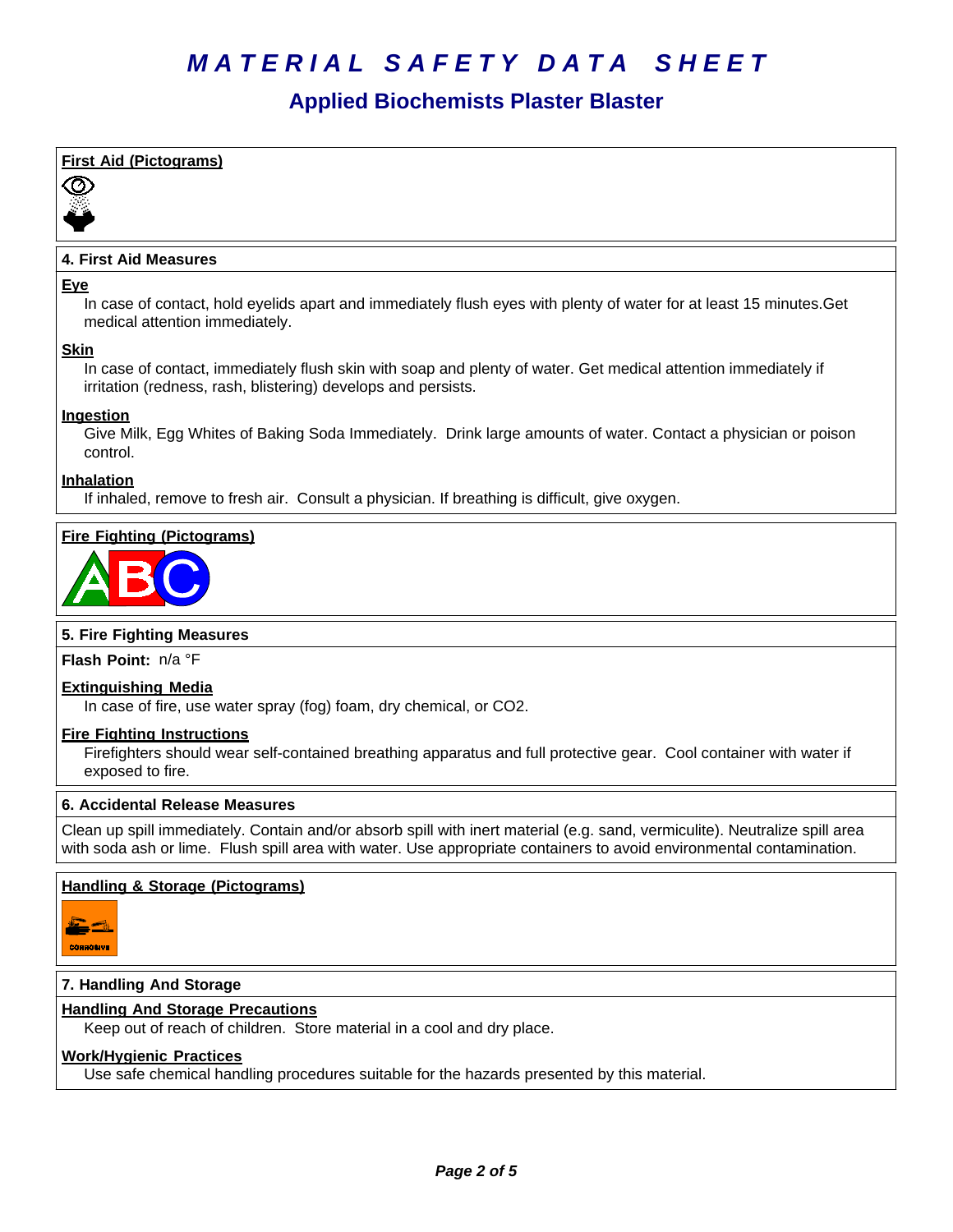# **Annlied Biochemists Plaster Blaster**

|                                                                                                                                                                                                                                                                                                                                                                        | Applied Diocliginists Flaster Diaster |
|------------------------------------------------------------------------------------------------------------------------------------------------------------------------------------------------------------------------------------------------------------------------------------------------------------------------------------------------------------------------|---------------------------------------|
| <b>Protective Clothing (Pictograms)</b>                                                                                                                                                                                                                                                                                                                                |                                       |
| 8. Exposure Controls/Personal Protection                                                                                                                                                                                                                                                                                                                               |                                       |
| <b>Engineering Controls</b><br>Local exhaust acceptable. Special exhaust not required                                                                                                                                                                                                                                                                                  |                                       |
| <b>Eye/Face Protection</b><br>Safety glasses with side shields or goggles.                                                                                                                                                                                                                                                                                             |                                       |
| <b>Skin Protection</b><br>Chemical-resistant gloves.                                                                                                                                                                                                                                                                                                                   |                                       |
| <b>Respiratory Protection</b><br>General room ventilation is normally adequate.                                                                                                                                                                                                                                                                                        |                                       |
| Ingredient(s) - Exposure Limits<br>PHOSPHORIC ACID<br><b>PEL</b><br><b>TLV</b><br>1mg/m3<br>1mg/m3                                                                                                                                                                                                                                                                     |                                       |
| 9. Physical And Chemical Properties                                                                                                                                                                                                                                                                                                                                    |                                       |
| <b>Appearance</b><br>Pale amber liquid                                                                                                                                                                                                                                                                                                                                 |                                       |
| <b>Odor</b><br>Mild                                                                                                                                                                                                                                                                                                                                                    |                                       |
| <b>Chemical Type: Mixture</b><br><b>Physical State: Liquid</b><br>Melting Point: n/a °F<br>Boiling Point: 215 °F<br>Specific Gravity: 1.07-1.07<br>Molecular Weight: NOT DETERMINED<br>Percent Volitales: NOT DETERMINED<br>Vapor Pressure: NOT ESTABLISHED<br>Vapor Density: >1<br>pH Factor: <1<br>Solubility: SOLUBLE IN WATER<br>Evaporation Rate: <1<br>Corrosive |                                       |
| 10. Stability And Reactivity                                                                                                                                                                                                                                                                                                                                           |                                       |
| Stability: STABLE<br>Hazardous Polymerization: WILL NOT OCCUR                                                                                                                                                                                                                                                                                                          |                                       |
| <b>Conditions To Avoid (Stability)</b><br>Avoid contact with metals, strong oxidizers and sulfides                                                                                                                                                                                                                                                                     |                                       |
| <b>Incompatible Materials</b>                                                                                                                                                                                                                                                                                                                                          |                                       |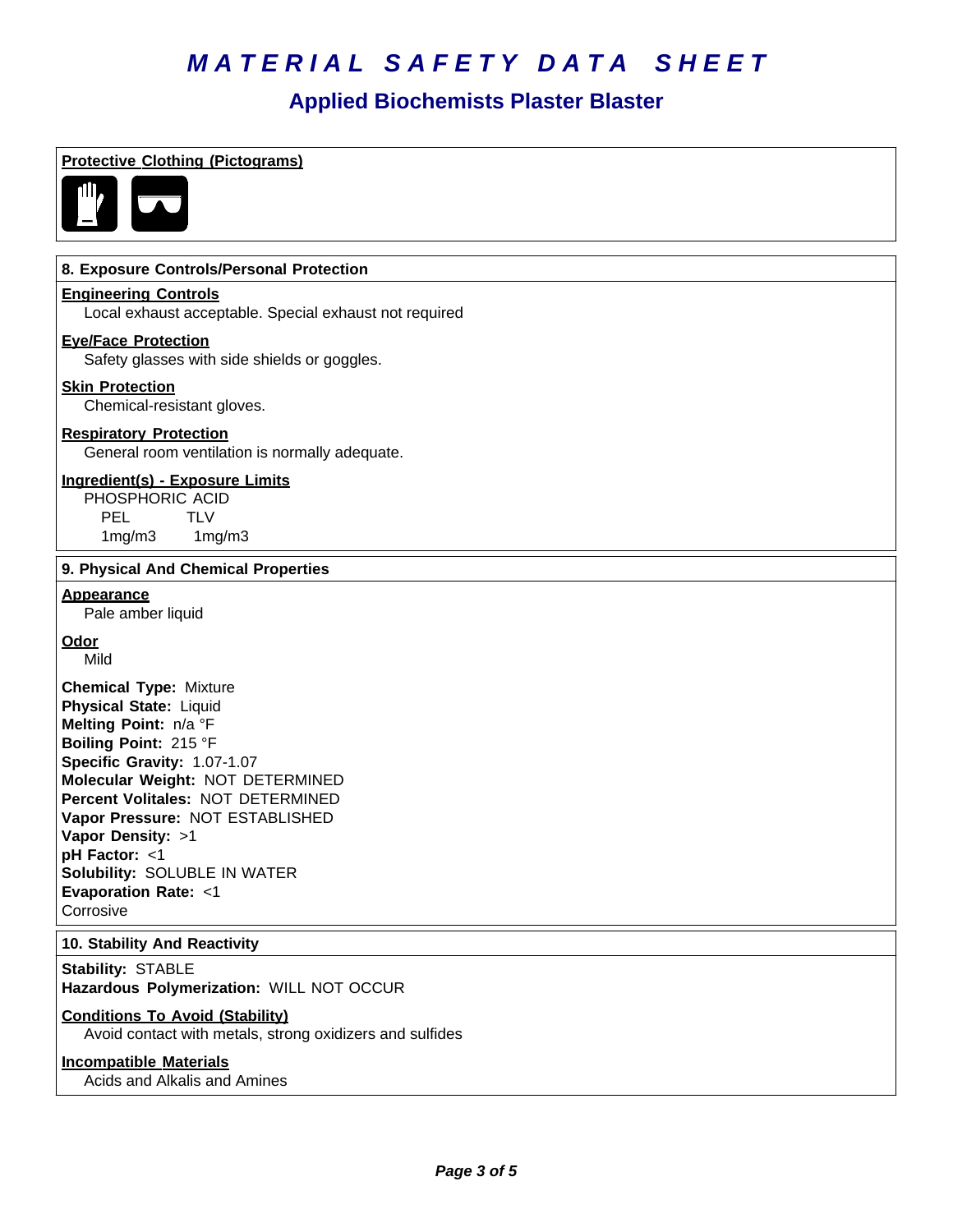## **Applied Biochemists Plaster Blaster**

| 10. Stability And Reactivity - Continued                                                                                                                                                                                                                                                                                                                                                                                                                                                      |  |  |  |
|-----------------------------------------------------------------------------------------------------------------------------------------------------------------------------------------------------------------------------------------------------------------------------------------------------------------------------------------------------------------------------------------------------------------------------------------------------------------------------------------------|--|--|--|
| <b>Hazardous Decomposition Products</b><br>Reactions with certain metals can produce hydrogen gas.                                                                                                                                                                                                                                                                                                                                                                                            |  |  |  |
| 11. Toxicological Information                                                                                                                                                                                                                                                                                                                                                                                                                                                                 |  |  |  |
| No Data Available                                                                                                                                                                                                                                                                                                                                                                                                                                                                             |  |  |  |
| 12. Ecological Information                                                                                                                                                                                                                                                                                                                                                                                                                                                                    |  |  |  |
| No Data Available                                                                                                                                                                                                                                                                                                                                                                                                                                                                             |  |  |  |
| 13. Disposal Considerations                                                                                                                                                                                                                                                                                                                                                                                                                                                                   |  |  |  |
| Refer to applicable local, state and federal regulations as well as industry standards.                                                                                                                                                                                                                                                                                                                                                                                                       |  |  |  |
| 14. Transport Information                                                                                                                                                                                                                                                                                                                                                                                                                                                                     |  |  |  |
| <b>Proper Shipping Name</b><br>CORROSIVE LIQUID, N.O.S. (Contains Phosphoric Acid and 1 Hydroxyethyldene 1,1diphosphonic Acid)                                                                                                                                                                                                                                                                                                                                                                |  |  |  |
| <b>Hazard Class</b><br>8, PGIII (<=4L Consumer Commodity ORM-D)                                                                                                                                                                                                                                                                                                                                                                                                                               |  |  |  |
| <b>DOT Identification Number</b><br><b>UN1760</b>                                                                                                                                                                                                                                                                                                                                                                                                                                             |  |  |  |
| DOT (Pictograms)                                                                                                                                                                                                                                                                                                                                                                                                                                                                              |  |  |  |
|                                                                                                                                                                                                                                                                                                                                                                                                                                                                                               |  |  |  |
| 15. Regulatory Information                                                                                                                                                                                                                                                                                                                                                                                                                                                                    |  |  |  |
| No Data Available                                                                                                                                                                                                                                                                                                                                                                                                                                                                             |  |  |  |
| <b>NFPA</b><br><b>HMIS</b><br><b>HEALTH</b><br>2 <sup>1</sup><br><b>FLAMMABILITY</b><br>0<br><b>REACTIVITY</b><br>1<br>$\mathbf{C}$<br><b>PERSONAL PROTECTION</b>                                                                                                                                                                                                                                                                                                                             |  |  |  |
| 16. Other Information                                                                                                                                                                                                                                                                                                                                                                                                                                                                         |  |  |  |
| <b>Revision/Preparer_Information</b><br><b>MSDS Preparer: JHW3</b><br>This MSDS Superceeds A Previous MSDS Dated: 11/21/2000                                                                                                                                                                                                                                                                                                                                                                  |  |  |  |
| <b>Disclaimer</b>                                                                                                                                                                                                                                                                                                                                                                                                                                                                             |  |  |  |
| Although reasonable care has been taken in the preparation of this document, we extend no warranties<br>and make no representations as to the accuracy or completeness of the information contained therein,<br>and assume no responsibility regarding the suitablility of this information for the user's intended<br>purposes or for the consequences of its use. Each individual should make a determination as to the<br>suitability of the information for their particular purposes(s). |  |  |  |